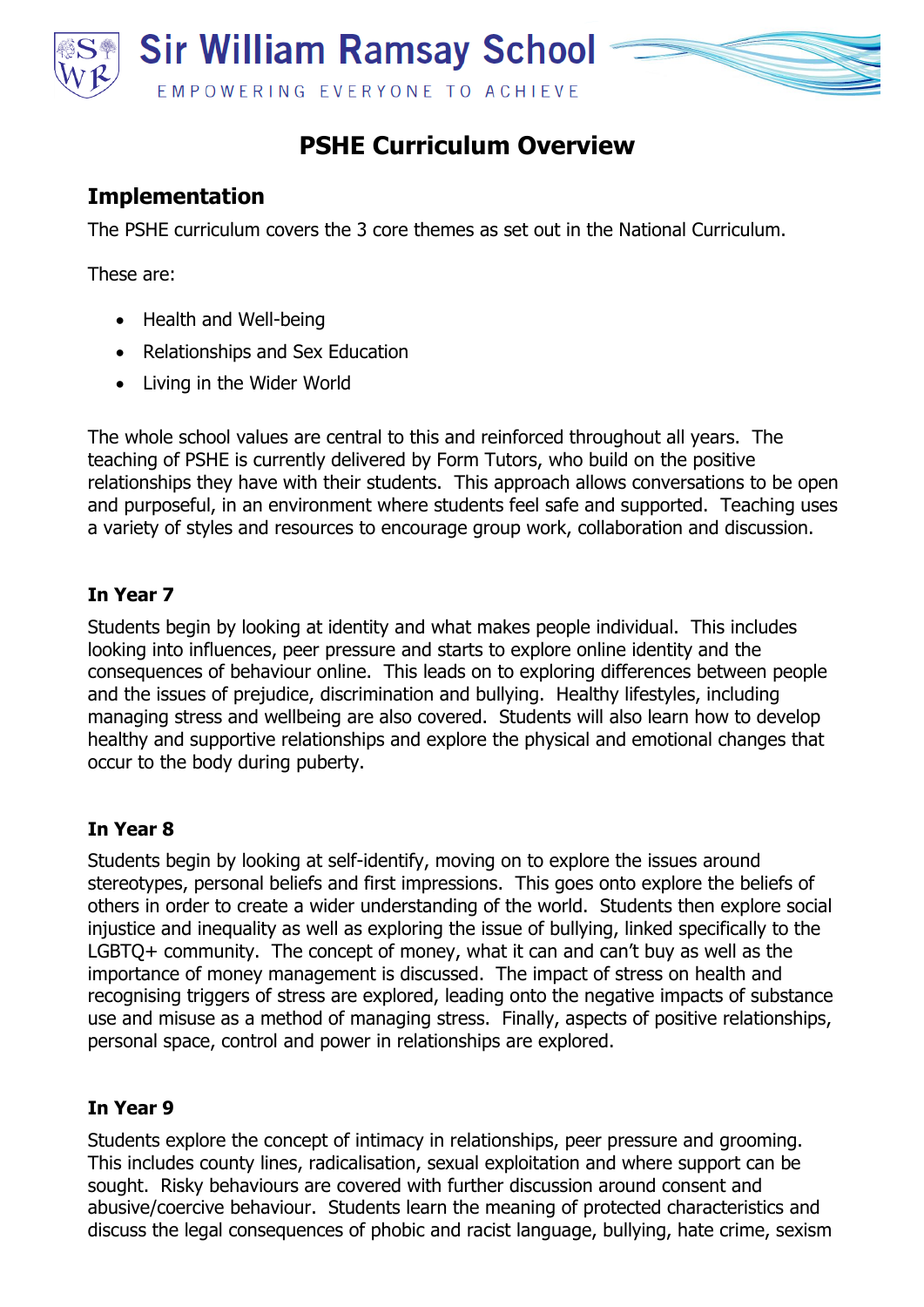and ageism. Individual dreams and goals are covered, with the aim of promoting resilience should an obstacle prevent them from reaching their goals. Students also learn the dangers of substance misuse, with a particular focus on alcohol and cigarettes. Healthy relationships are discussed with particular attention given to sexual relationships, contraception and the consequences of unprotected sex. The promotion of positive mental health is explored, with a focus on managing change, promoting resilience and the importance of sleep on a person's mental health and wellbeing.

### **In Year 10**

Students initially explore the concept of grief and bereavement. They then look at the dangers of social media and how to keep themselves safe online. The definition of disability is explored and how [The Equality Act](https://www.gov.uk/guidance/equality-act-2010-guidance) offers protection to people with disabilities. Students also learn the benefits of living in a multi-cultural society and the physical and mental impacts of treating people unequally. Relationship and health goals are discussed and the importance of establishing a work life balance. Students also explore a range of threats to a person's health, such as cardio-vascular disease, cancer and diabetes. This leads on to discussions around maintaining healthy long-term relationships and how a range of relationships can come to an end for example through divorce or separation. Strategies to manage these relationship changes are covered. Finally, students look at managing change and how this can be both positive and negative. Specific attention is given to change related to a person's sexual identity and gender.

## **In Year 11**

Students look at what it means to turn 16 and the changes in legislation that may affect them. Laws are covered in detail relating to a range of areas- including relationships, the internet and substance use. Other areas that will become increasingly important to them such as securing jobs, identifying their skill sets, managing money and debt will be looked at as well as what to do if things go wrong. Time is also given to explore some of the more sensitive and emotive areas of the PSHE curriculum, such as honour based violence and female genital mutilation. Sexual relationships and consent are also discussed and the dangers of sexually transmitted infections. Contraception, pregnancy and choices related to this are also covered.